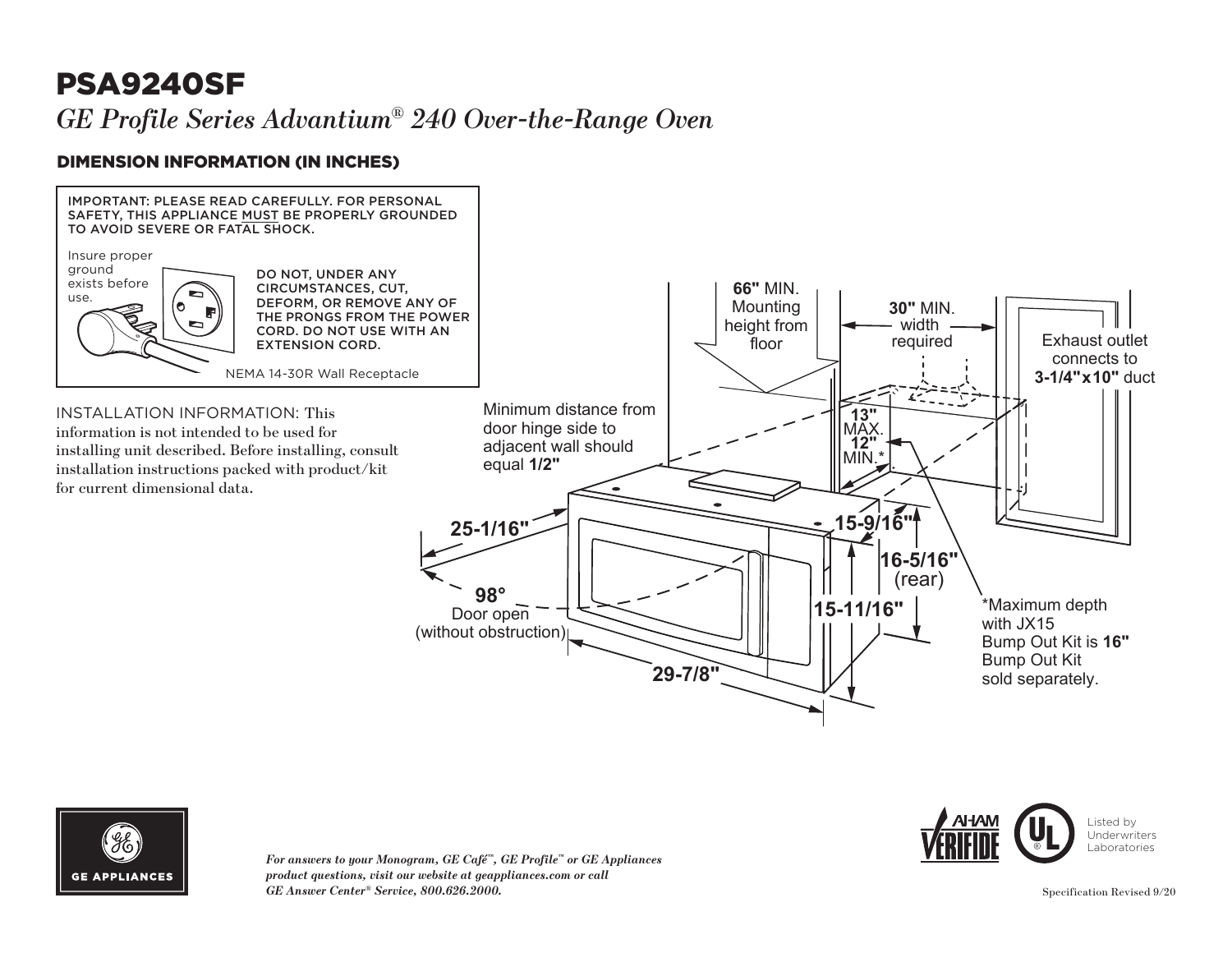## PSA9240SF

*GE Profile Series Advantium® 240 Over-the-Range Oven*

#### HOOD EXHAUST DUCT

Outside ventilation requires a **HOOD EXHAUST DUCT**. Read the following carefully.

#### EXHAUST CONNECTION:

The hood exhaust has been designed to mate with a standard 3-1/4" x 10" rectangular duct.

If a round duct is required, a rectangular-to-round transition adaptor must be used. Do not use less than a 6" diameter duct.

#### REAR EXHAUST:

If a rear or horizontal exhaust is to be used, care should be taken to align exhaust with the space between studs, or wall should be prepared at the time it is constructed by leaving enough space between the wall studs to accommodate exhaust.

#### FILTER KIT ACCESSORY



#### MAXIMUM DUCT LENGTH:

For satisfactory air movement, the total duct length of 3-1/4" x 10" rectangular or 6" diameter round duct should not exceed 140 equivalent feet.

#### ELBOWS, TRANSITIONS, WALL AND ROOF CAPS, etc.,

present additional resistance to airflow and are equivalent to a section of straight duct which is longer than their actual physical size. When calculating the total duct length, add the equivalent length of all transitions and adaptors plus the length of all straight duct sections. The chart below shows the approximate feet of equivalent length of some typical ducts.

| <b>DUCT</b>                                          | <b>EQUIVALENT</b> |
|------------------------------------------------------|-------------------|
| A. Rectangular-To-Round<br><b>Transition Adaptor</b> | 5 Ft.             |
| <b>B.</b> Wall Cap                                   | 40 Ft.            |
| $C. 90^{\circ}$ Round Elbow                          | 10 Ft.            |
| $D.45^{\circ}$ Round Elbow                           | 5 Ft.             |
| <b>E.</b> 90 $^{\circ}$ Rectangular Elbow            | 25 Ft.            |
| $\mathsf{F.}45^{\circ}$ Rectangular Elbow            | 5 Ft.             |
| <b>G.</b> Roof Cap                                   | 24 Ft.            |